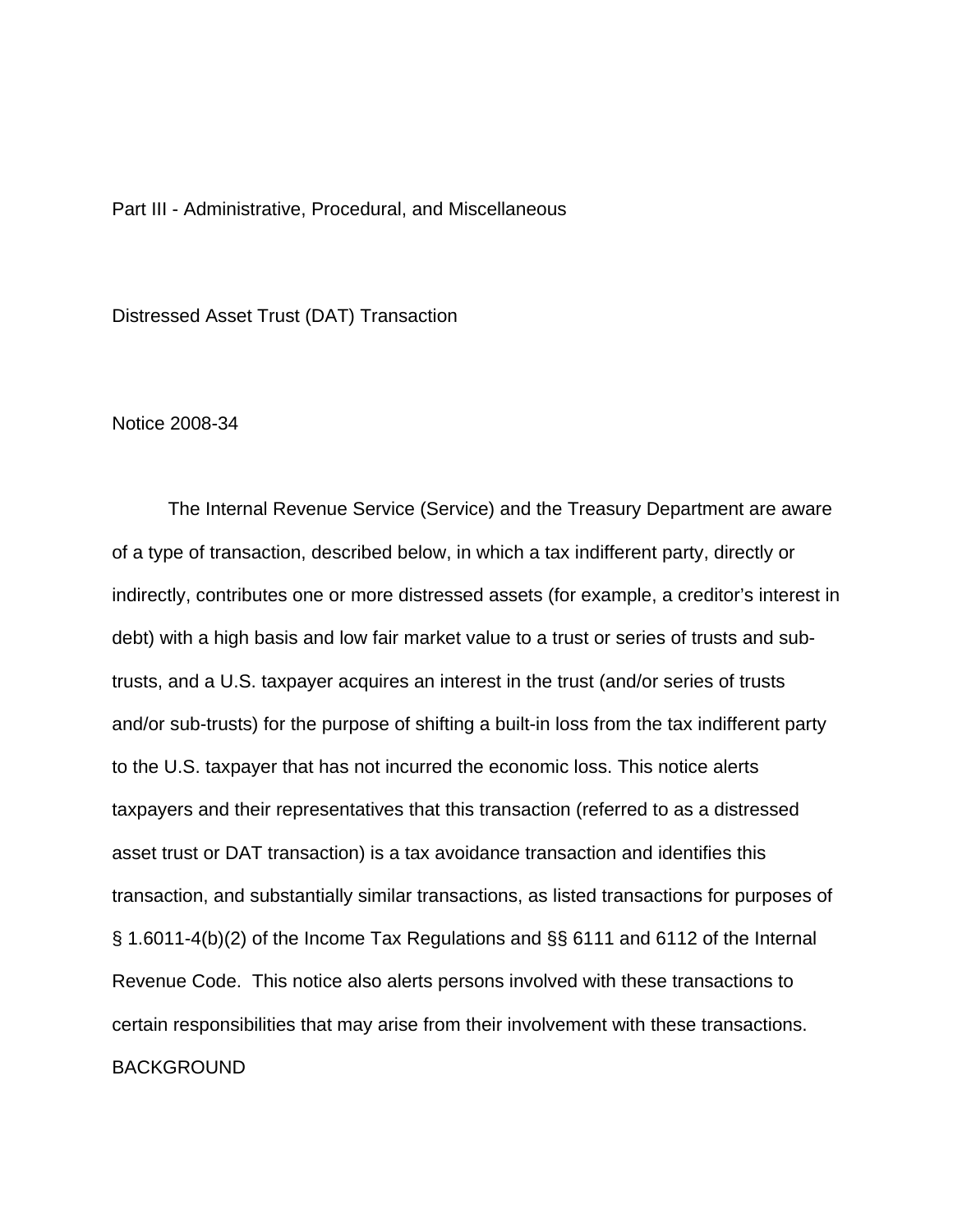The Service and Treasury Department are aware that, prior to October 23, 2004, taxpayers used partnerships improperly to engage in variations of the distressed asset transaction described in this notice. The Coordinated Issue Paper, "Distressed Asset/Debt Coordinated Issue Paper," LMSB-04-0407-031 (Apr. 18, 2007) describes the variation of the distressed asset transaction involving partnerships (DAD). The American Jobs Creation Act of 2004, Public Law 108-357 (118 Stat. 1418) (AJCA), amended §§ 704, 734 and 743 effective after October 22, 2004, for contributions of built-in loss property to a partnership, for basis adjustment rules in the case of a distribution for which there is a substantial basis reduction, and for basis adjustment rules in the case of a transfer of a partnership interest for which there is a substantial built-in loss. The revisions to §§ 704, 734 and 743 generally (1) require that a built-in loss may be taken into account only by the contributing partner and not other partners, and (2) make the basis adjustment rules mandatory in cases with a substantial basis reduction or substantial built-in loss. Thus, the statutory changes to §§ 704, 734 and 743 under AJCA prevent taxpayers from shifting a built-in loss from a tax indifferent party to a U.S. taxpayer through the use of a partnership. The Service and Treasury Department have learned that a variation of the distressed asset transaction using a trust is being promoted in an attempt to avoid these revisions made by AJCA. Consequently, this notices identifies the DAT variation of the transaction as a listed transaction under § 1.6011-4(b)(2) for transactions that are entered into after October 22, 2004.

FACTS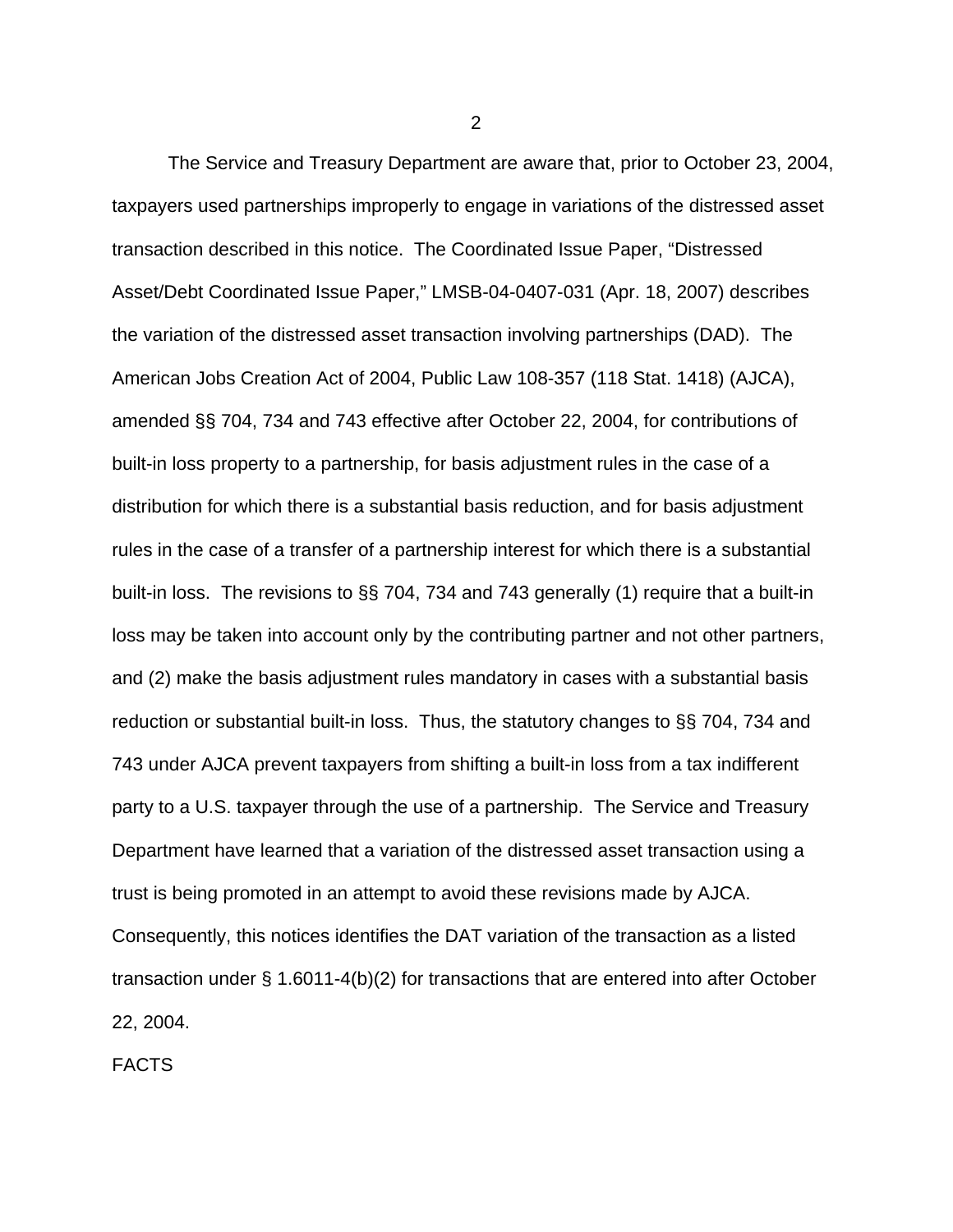In a DAT transaction, a tax indifferent party creates a trust (Main-Trust) with X as trustee. The tax indifferent party contributes distressed assets directly or indirectly (through a partnership or otherwise) to Main-Trust, and is described as the grantor and beneficiary of Main-Trust.

A U.S. taxpayer (Taxpayer) transfers cash or a note to Main-Trust in exchange for certificates evidencing units of beneficial interest in Main-Trust. The cash or note approximately equals the fair market value of the distressed assets. Under the terms of the Main-Trust agreement, Taxpayer thereby becomes a beneficiary of Main-Trust.

The parties contend that Main-Trust is a trust for tax purposes with the stated purpose of preserving and protecting assets. Thus, the parties contend that Main-Trust is to be taxed as a trust under the Internal Revenue Code, and not as a business entity described in § 301.7701-2 of the Procedure and Administration Regulations. As a result, the parties contend that under § 1015(b), Main-Trust's basis in the distressed assets is the same as the grantor's basis in the distressed assets (in this case, the tax indifferent party's basis).

Under the Main-Trust agreement, X, the trustee, is permitted to establish one or more sub-trusts of Main-Trust, each for a separate beneficiary of Main-Trust who will then be the sole beneficiary of that sub-trust. The Main-Trust agreement further provides that each sub-trust for a beneficiary constitutes a separate and distinct subtrust of Main-Trust with beneficial interest certificates issued and separate records maintained for each sub-trust.

As permitted under the Main-Trust agreement, the trustee creates a separate sub-trust (Sub-Trust), transfers certificates evidencing units of beneficial interest in Sub-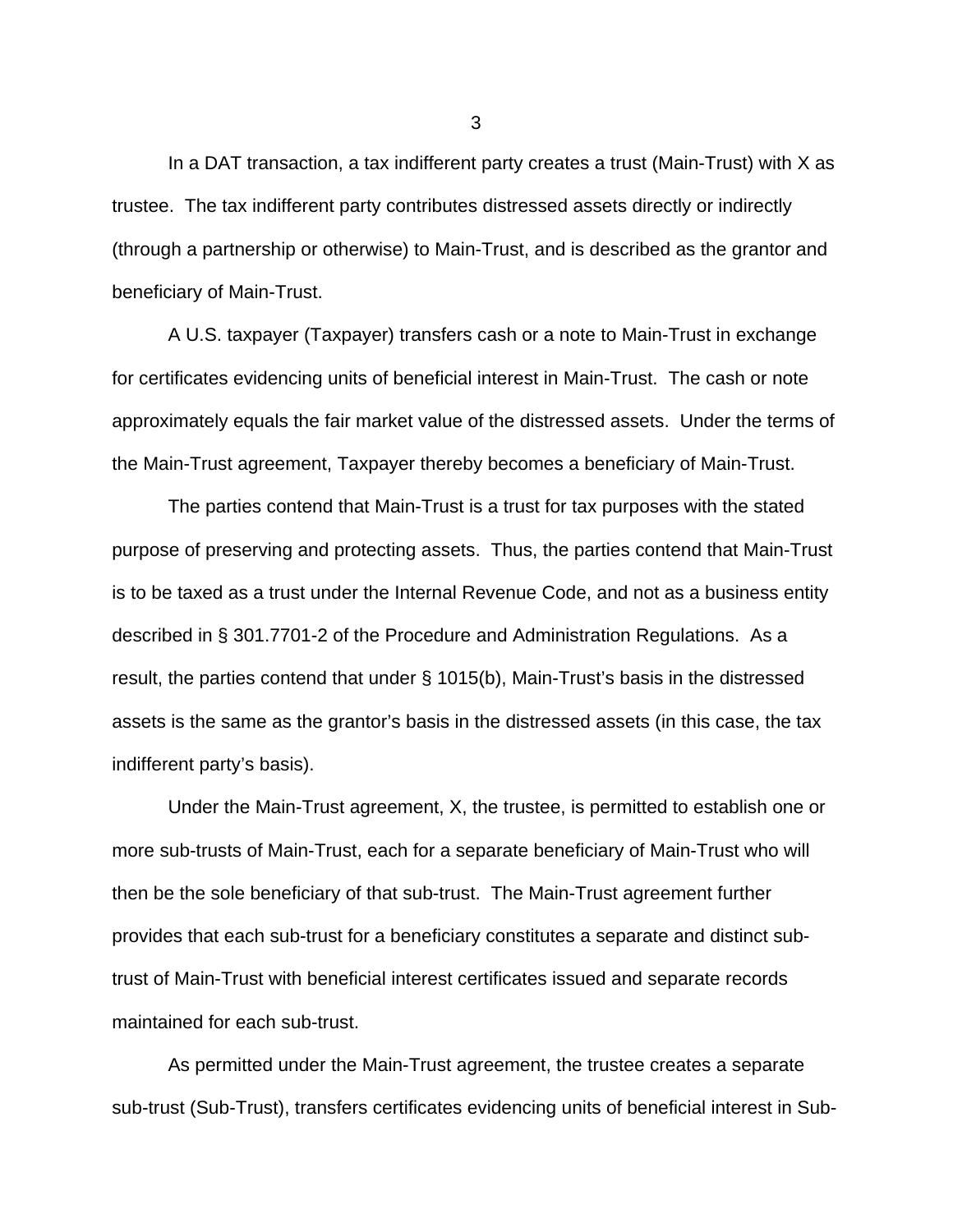Trust (Sub-Trust Certificates) to Taxpayer, and allocates the distressed assets to Sub-Trust for the sole benefit of the beneficiary of the Sub-Trust. The Main-Trust agreement entitles the holder of Sub-Trust Certificates to various rights including the right to direct the trustee to vest the holder's ratable share of the corpus or the income of Sub-Trust in the holder. The Taxpayer contends that the existence of these rights causes the Taxpayer to be considered the owner of Sub-Trust under § 678, and that Sub-Trust is a grantor trust. As a result of being treated as the owner of Sub-Trust, the Taxpayer takes into account those items of income, deductions, and credits against tax, which are attributable to Sub-Trust, to the extent that such items would be taken into account in computing taxable income or credits against the tax of an individual. Section 671. The Taxpayer contends that Sub-Trust's basis in the distressed assets is the same as the grantor's basis in the distressed assets (in this case Main-Trust's basis). Section 1015(b). Within a short period of time, the distressed assets held by the Sub-Trust are written off as wholly worthless under § 166. Alternatively, the distressed assets are sold, and Taxpayer claims a deduction under § 165.

## **DISCUSSION**

 The transaction described in this notice attempts to shift built-in losses from a tax indifferent party to a U.S. taxpayer who has not incurred an economic loss so that the U.S. taxpayer may claim a deduction of the built-in losses from the distressed assets. The built-in loss purportedly transferred to Main-Trust and Sub-Trust and improperly shifted to the Taxpayer is not an allowable loss for the Taxpayer. The Service may assert one or more arguments that may include, but are not limited to, asserting that the Taxpayer's transfer of cash or a note to Main-Trust in exchange for certificates of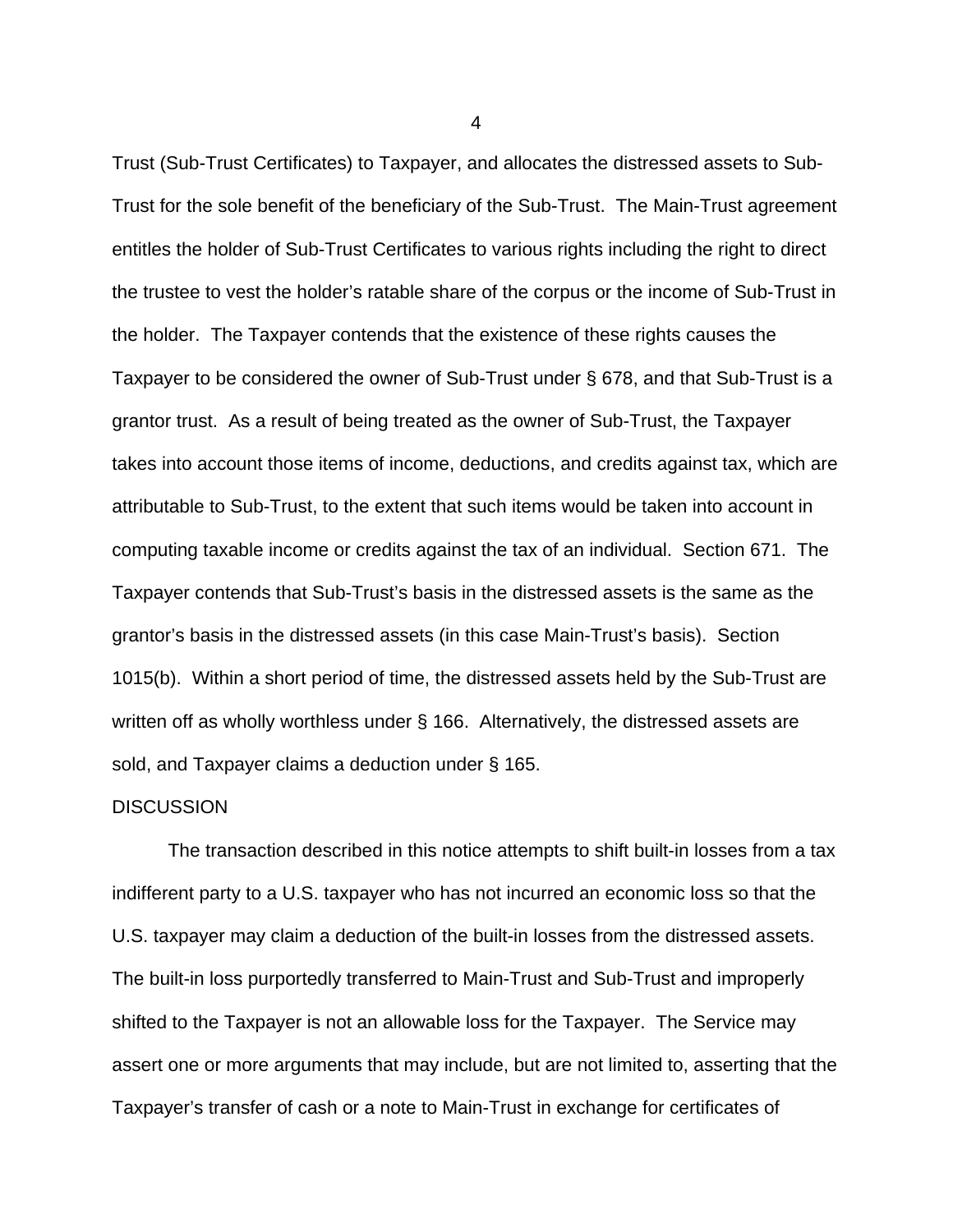beneficial interest is a transfer of the distressed assets under § 1001; asserting that Main-Trust does not meet the trust requirements of § 301.7701-4; asserting that Main-Trust is not a taxable trust; asserting that one or more of the entities is properly classified for Federal tax purposes as a partnership subject to §§ 704(c)(1)(C), 734(b) and 743; asserting that the claimed loss deduction under § 165 was not incurred in a transaction undertaken for profit; asserting the judicial doctrines, including substance over form, lack of economic substance, and step transaction; and asserting that, in the case of distressed debt, the distressed debt was worthless under § 166 at the time of contribution to Main-Trust and Sub-Trust.

 Transactions that are the same as, or substantially similar to, the transaction described in this notice that are entered into after October 22, 2004, are identified as "listed transactions" for purposes of  $\S$  1.6011-4(b)(2) and  $\S$  $\S$  6111 and 6112 effective February 27, 2008, the date this notice was released to the public. Independent of their classification as listed transactions, transactions that are the same as, or substantially similar to, the transaction described in this notice may already be subject to the requirements of § 6011, § 6111, § 6112, or the regulations thereunder. However, the variations of this transaction described in the Coordinated Issue Paper, "Distressed Asset/Debt Coordinated Issue Paper," LMSB-04-0407-031 (Apr. 18, 2007), that are subject to the AJCA changes to §§ 704, 734 and 743 are not being identified as "listed transactions" for purposes of this notice, § 1.6011-4(b)(2), § 6111 and § 6112.

Persons required to disclose these transactions under § 1.6011-4 who fail to do so may be subject to the penalty under § 6707A, which applies to returns and statements due after October 22, 2004. Persons required to disclose these transactions